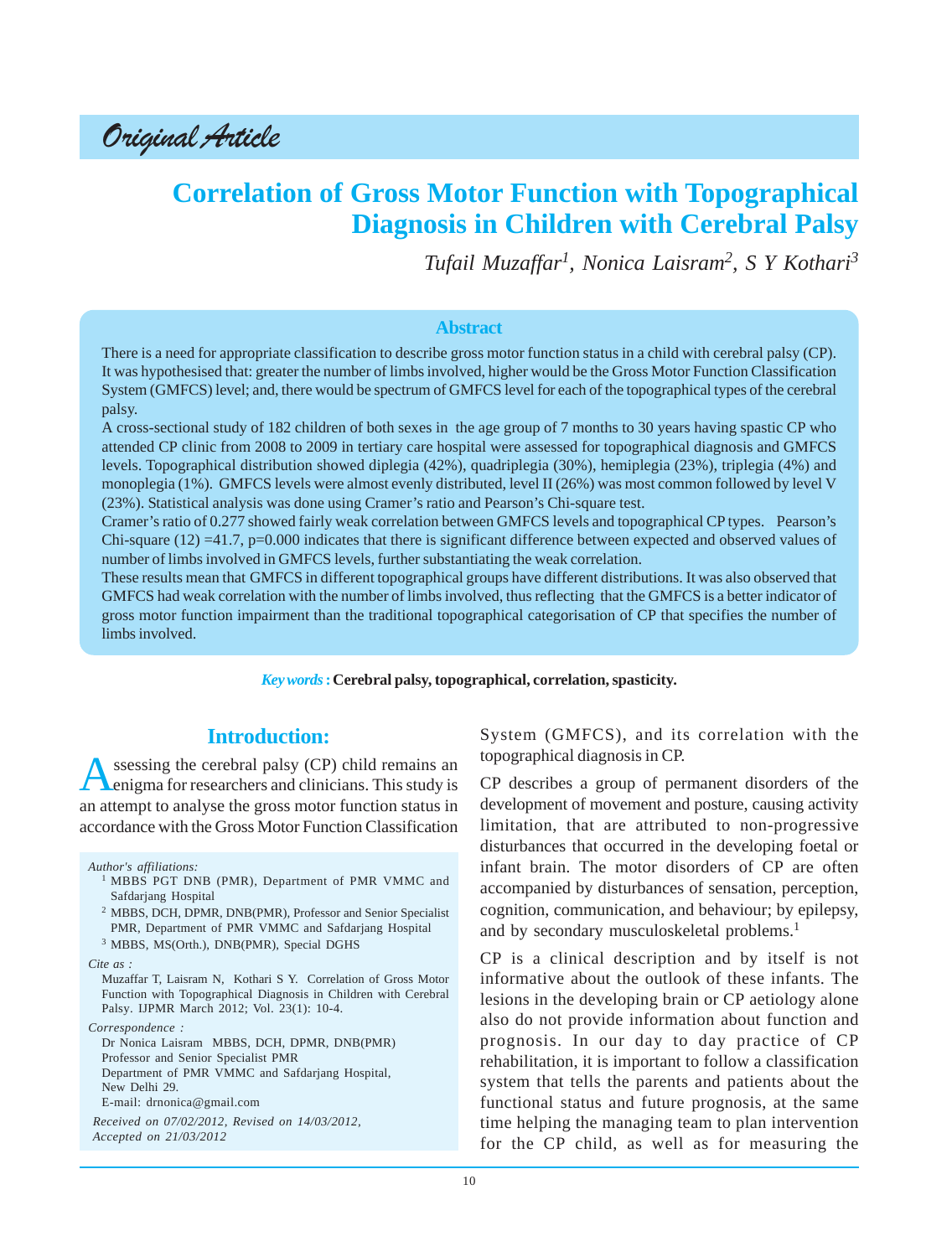outcome of rehabilitation. Unfortunately the many different classifications of the various types of CP that are in use lead to great confusion, and uniformity of observation is impeded at a time when increasing attention to disabled children gives some promise of real advances in management.<sup>2</sup>

Given the complex and variable nature of the movement disorders in children with CP, experts believed that consensus should be reached as an essential step in the development of a valid classification system and subsequent use of the system in clinical practice and research. The results of the nominal group process and Delphi survey consensus methods provided evidence of the validity of the GMFCS.<sup>3</sup> The international groups of experts were unanimous in their agreement that there is a need for a classification system for children with CP that is based on the construct of disability and functional limitation. The GMFCS is a five-level classification that differentiates children with CP based on the child's current gross motor abilities; limitations in gross motor function, and need for assistive technology and wheeled mobility.<sup>3</sup>

Until recently, the severity of CP was described in subjective terms such as mild, moderate, and severe. The Gross Motor Classification System (GMFCS) provides the physiatrists, orthopaedic surgeons, neurologists, paediatricians and therapists with a common language to describe functional status of children with CP. It is reliable and stable over time. It is easy to learn and can be worked out for specific child in about five minutes. The use of common classification to describe gross motor function in a child with CP improves communication and understanding between all professionals taking care of the CP child.

of GMFCS with topographical diagnosis in children with spastic cerebral palsy. It was hypothesised that (1) greater the number of limbs involved, higher would be the MFCS level, (2) there would be a spectrum of GMFCS level for each of the topographical CP types.

#### **Patients and Method:**

A cross-sectional study was done in 182 CP children of both sexes in the age group of 7 months to 30 years who attended CP clinic in Department of PMR, VMMC and Safdarjang Hospital, New Delhi from March 2008 to May 2009. Children were assessed for number of limbs involved (topographical diagnosis) and corresponding GMFCS levels. Only those patients with spasticity who were diagnosed as CP, (as per definition of Executive committee Chaired by Rosenbaum *et al*) 1 were included in the study. Data obtained from the clinical examination was recorded and interpreted. For statistical analysis, the data were coded and compiled accordingly and processed by using computer based program SPSS version16. Pearson Chi-square test with 95% confidence interval and Cramer's ratio were done to see the level of significance of correlation.

### **Results:**

Male: female ratio 3:2; male predominance.

#### **Table 1:** *Age Distribution (n=182)*

| Age                | No. of cases | Percentage $(\%)$ |
|--------------------|--------------|-------------------|
| Upto 2 years       | 50           | 27                |
| $>2-4$ years       | 47           | 26                |
| $>4-6$ years       | 45           | 25                |
| $>6-12$ years      | 37           | $\mathfrak{D}$    |
| More than 12 years |              |                   |

\*Age distribution was almost uniform from 2 to 12 years of age

The purpose of this study was to observe correlation





**Fig 1:** *Percentage Representation of Each Topographical Type and Each GMFCS Level (n=182)*

\*In our study (Fig 1) topographical distribution was diplegia (42%), quadriplegia (30%), hemiplegia (23%), triplegia (4%) and monoplegia (1%). GMFCS levels had almost uniform distribution; level II (26%) was most common followed by level V (23%).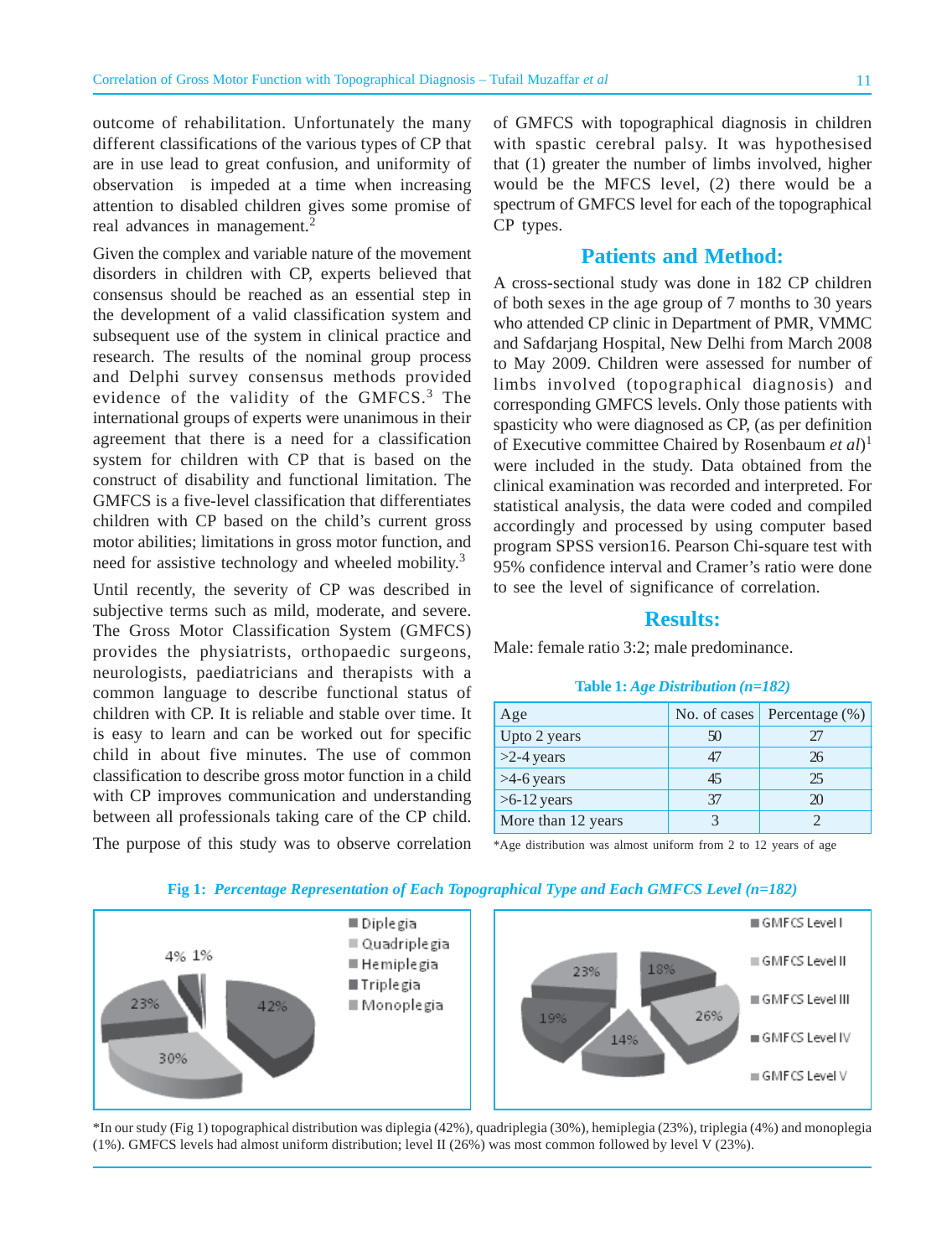

**Fig 2:** *GMFCS Levels within Different Types of Topographical Diagnosis (n =182)*

**\*** In diplegics GMFCS levels I to V was almost evenly distributed. Quadriplegia had (63.6%) on the severe side of spectrum; levels IV and V, however it had significant percentage representations in other levels as well. Hemiplegia had more favorable GMFCS levels (level I -34% and level II 54 %.). Triplegia had equal (25%) representation in levels II to IV and (12.5% ) on either end of spectrum in level I and level V. Of the two cases of monoplegia where there was upper limb involvement in both cases, one had GMFCS level II and other had level IV.





 \*In level I diplegia (39%) and hemiplegia (42%) were dominating which continued in level II as well (diplegia 39% and hemiplegia 45 %.). Level III and IV had maximum number of diplegia and quadriplegia combined (more than 80% in each level), with a continued trend of rise of level V in Quadriplegia, while hemiplegia was just (4%) and (11%) respectively. In GMFCS level V quadriplegic group had maximum (54%) representation followed by diplegia (33%) with only minimal representation in the other topographic types. Our results in Figs 2 and 3 show that a CP child can have varied levels of function with different number of limbs involved.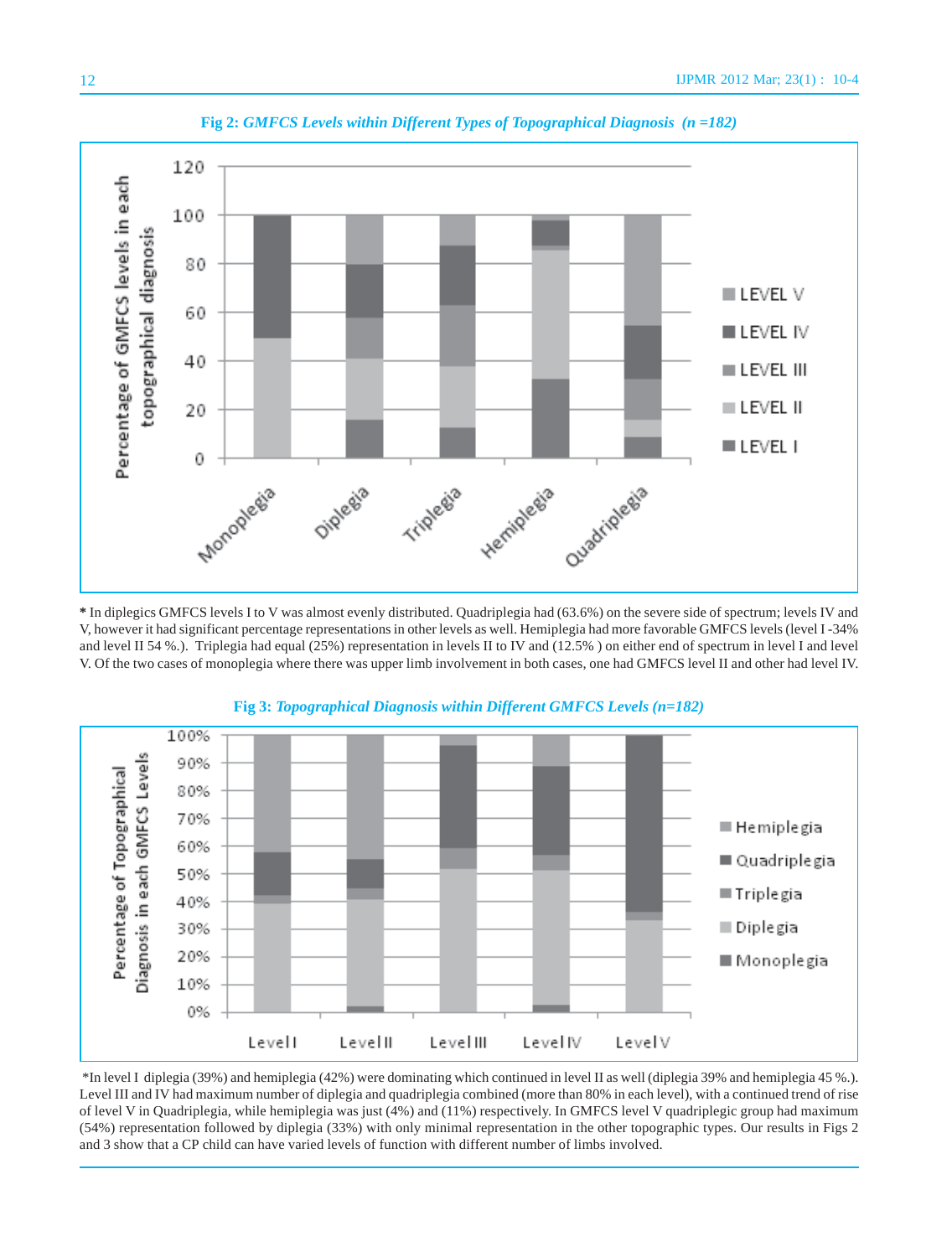| <b>GMFCS</b> level     | $I\%$     | $\Pi\%$  | III%      | $\mathbf{IV}$ % | $V\%$     | Total     |
|------------------------|-----------|----------|-----------|-----------------|-----------|-----------|
| SJH India              | 17.60%    | 25.80%   | 13.70%    | 19.20%          | 22.50%    | 100%      |
|                        | $(n=32)$  | $(n=47)$ | $(n=25)$  | $(n=35)$        | $(n=41)$  | $(n=182)$ |
| Victoria $(8)$         | 35.30%    | 16.40%   | 14.20%    | 16.10%          | 18.00%    | 100%      |
|                        | $(n=114)$ | $(n=53)$ | $(n=46)$  | $(n=52)$        | $(n=58)$  | $(n=323)$ |
| Ontario <sup>(8)</sup> | 27.90%    | 12.20%   | 18.60%    | 20.90%          | 20.50%    | 100%      |
|                        | $(n=183)$ | $(n=80)$ | $(n=122)$ | $(n=137)$       | $(n=135)$ | $(n=657)$ |
| Sweden $^{(8)}$        | 40.70%    | 18.60%   | 13.80%    | 11.40%          | 15.60%    | 100%      |
|                        | $(n=68)$  | $(n=31)$ | $(n=23)$  | $(n=19)$        | $(n=26)$  | $(n=167)$ |

**Table 2:** *Comparison with Other International Studies*

\*In our study least percentage(13.7%) of cases were in GMFCS level III and highest (25.8%) in level II. Representations in levels I, IV and V are comparable to those of internationally observed results.

In our study it was hypothesised that more the number of limbs involved, higher the GMFCS levels. However on statistical analysis with Cramer's ratio (for correlation of two variables), result was 0.277 implying that topographical classification and GMFCS are weakly correlated. On Pearson's Chi-square test of significance at degree of freedom 12, the value was 41.7 with significance of  $p=0.000$ . This tells us that there is significant difference between expected and observed values of number of limbs involved in GMFCS levels, further substantiating the weak correlation of GMFCS with topographical diagnosis.

## **Discussion:**

Male : female (3:2) with higher incidence of male children in our study is comparable to other studies. $4-9$  In our observation diplegia (42%) was the most common topographical group followed by quadriplegia (30%) and hemiplegia (23%) respectively; triplegia (4%) and monoplegia (1%) were least common. These findings are in accordance to Vohr *et al*10 where the most common type of CP was spastic diplegia (39%) followed by quadriplegia (27.3%), hemiplegia (13.8%), hypotonic CP (9.9%), triplegia (6.0%), and monoplegia (3.9%). However there was significant difference in topography compared to Howard *et al*<sup>8</sup> in Victorian study where hemiplegia (35%), diplegia (28%) and quadriplegia (37%) were found. In a study of adults with CP by Margre et al<sup>9</sup> in Brazil, quadriplegia was the most common group followed by diplegia and hemiplegia.

 Our study showed that GMFCS level II was most common (26%) followed by level V (23%), level III was least common (14%). Similar observations were found in Victorian study where level I was most common

(35%) followed by level V (18%), and level III was least common  $(14%)$ .<sup>8</sup>

Vohr *et al*10 studied a longitudinal cohort of 282 children with CP and found children with more limbs involved had more abnormal GMFCS levels reflecting more severe functional limitations. Spearman rank-order correlations were run to assess the relationships among the topography classification for spastic CP, and the GMFCS levels. There was strong correlation between topography and the GMFCS  $(r = 0.894; p = .0001)$ . However, for each CP topographical category, there was a spectrum of gross motor functional levels.Though our results had a spectrum of GMFCS for each topographical type, in contrast to Vohr *et al*<sup>10</sup> the two classifications were not as strongly correlated.

Howard *et al*<sup>8</sup> in Victorian study found within the spastic group, differences in motor function among the three topography groups were extremely clear-cut. Compared to children with hemiplegic distribution, children with diplegia were more severe on the GMFCS scale. Children with spastic quadriplegia had the lowest levels of function, being significantly higher on the GMFCS scale than those with hemiplegia and diplegia. Our observation of hemiplegic children are in accordance with those of Howard et al<sup>8</sup> who also found hemiplegic children had better functional profile than bilateral syndromes. However our study did not show statistically strong correlation between number of limbs involved and GMFCS levels.

Gorter *et al*<sup>11</sup> also found that majority (87.8%) of children with hemiplegia were classified as level I as observed in our study where hemiplegic children had maximum representation in levels I and II (34% and 54%) respectively. They also observed children with a